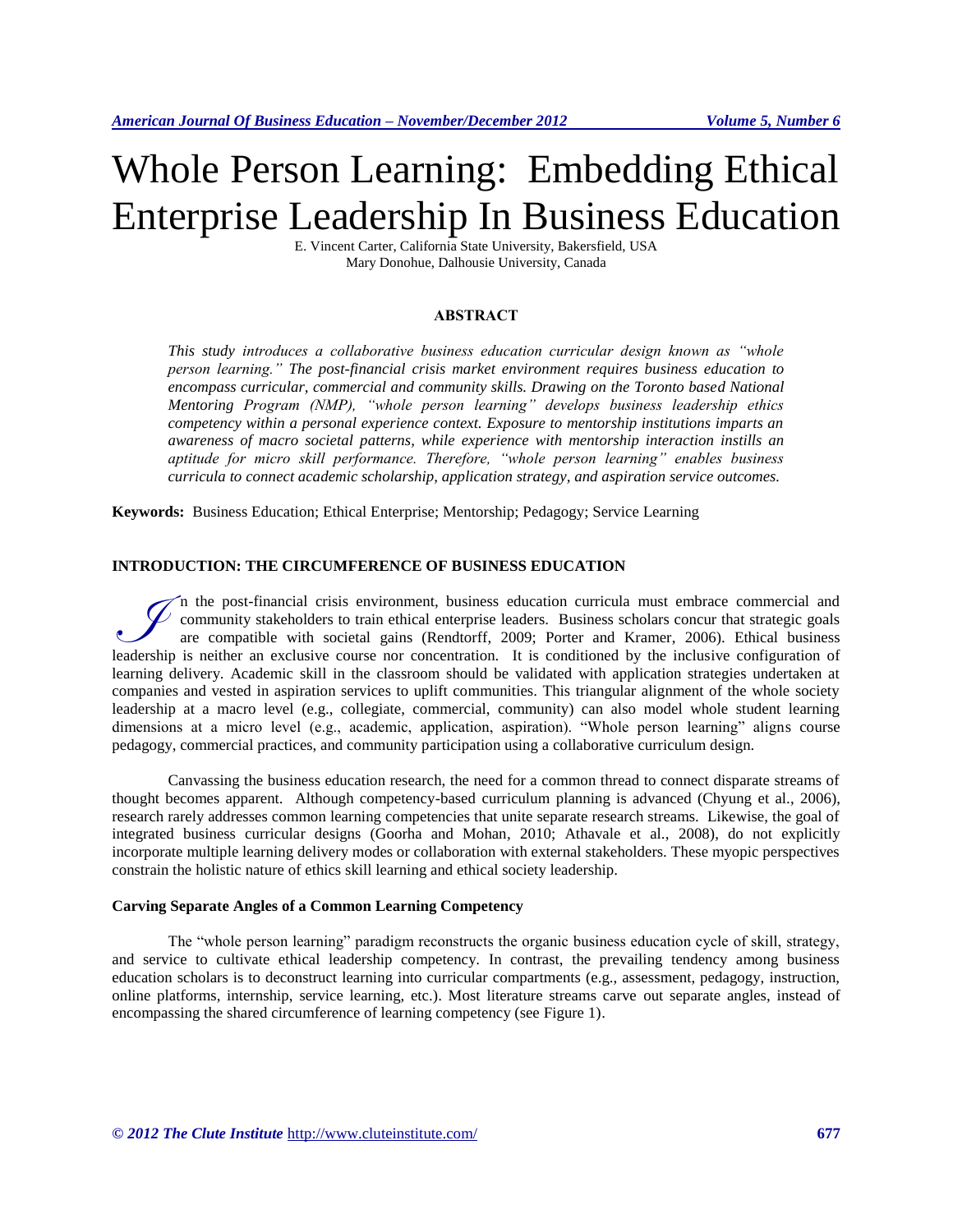

**Figure 1: Business Education Compartments of a Circumferential Learning Competency**

In terms of curricular/course development, learning assessment and assurance is a primary angle of business education research (Stivers and Phillips, 2009; Martell, 2007; Marshall, 2007). Learning measurement studies are closely associated with assessment (Weldy and Turnipseed, 2010; Gardiner, et al. 2010), including strategies for achieving the "continuous improvement" principles (Pritchard et al., 2010) and evaluation practices stipulated by the AACSB for business education curricula (Pringle and Michel, 2007; Miles et al., 2004).

As the literature shifts from curricular development to course design, learning proficiency is another prominent business education research angle. The proficiency of students at various skills is examined with themes such as Bloom's education taxonomy (White, 2007; Bloom, 1956), content quality (Beard, 2009; Peters et al., 2005; Denton et al., 2005), course structure (Dynan et al., 2009), subject literacy (Heinrichs and Lim, 2009), student readiness (Payne et al., 2008), critical thinking (Peach et al., 2007; Page and Mukherjee, 2007; Crittenden and Woodside, 2007), collaboration and teams (Winter et. al., 2008; Hansen, 2006; Yazici, 2005), experiential participation (McCarthy and McCarthy, 2006; Wingfield and Black, 2005), and cultural diversity (Mitry, 2008; Landry et al., 2004).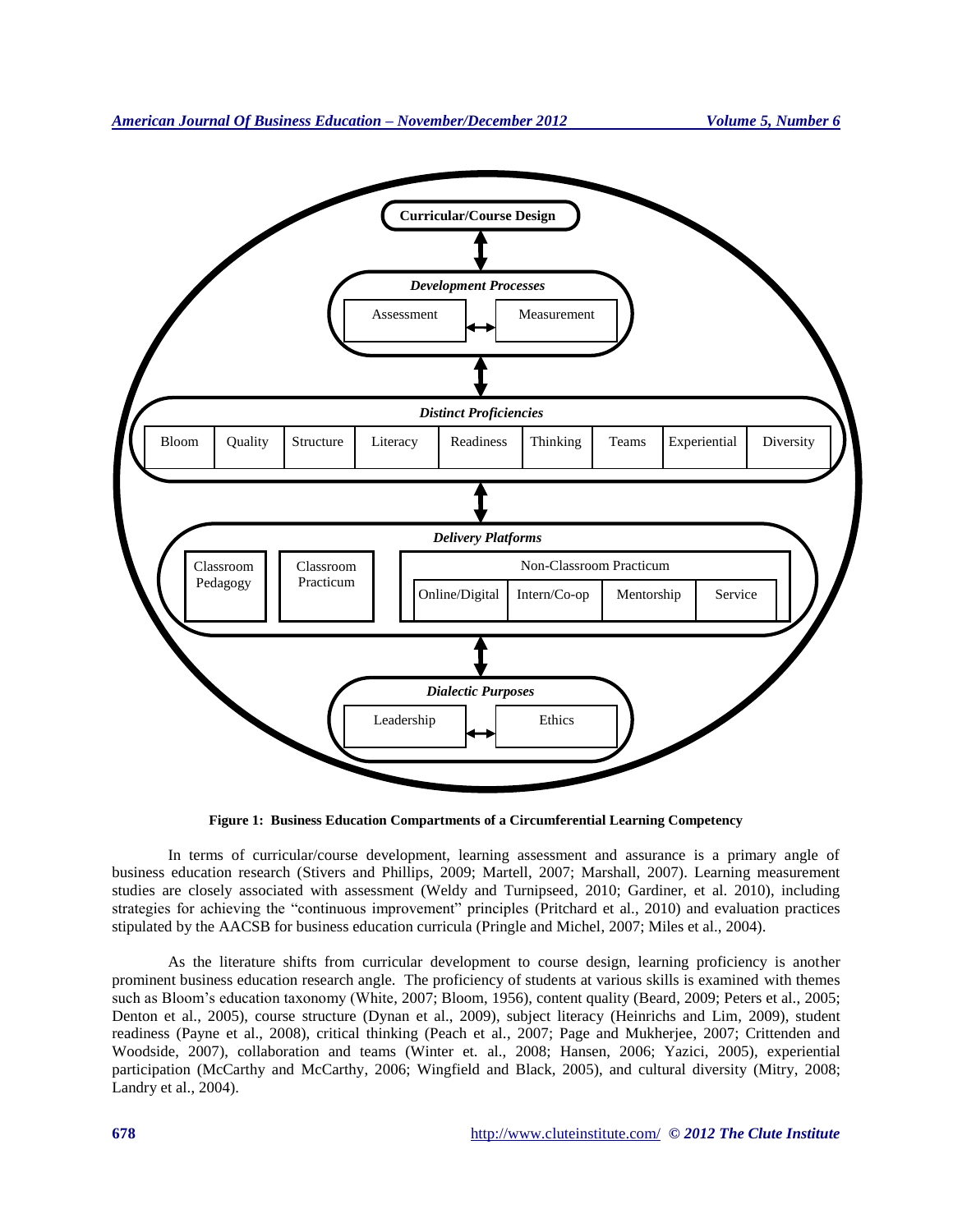## **Fracturing Curricular Design Based On Learning Delivery Format**

With the emergence of alternative formats for learning delivery, business education scholars carved new research angles based on instructional modes. Pedagogy is assigned the role of addressing improvements in the traditional delivery of instruction, both on campus and online. Presently, the literature favors business course instruction that is participatory, experiential, and interactive (McCarthy and McCarthy, 2006; Munoz and Huser, 2008).

Most recently, online delivery platforms (Robinson and Hullinger, 2008) are typically studied as novel learning modes (Eastman et al., 2011; Miller et al., 2007; Quible, 2005), often with discipline specific applications (Lam, 2009; Peng, 2009; Smolira, 2008; Grzeda et al., 2008), instead of media for integrating business education holistically. Rather than explore the potential of digital media to synthesize business education skills, subjects, and stakeholders, attention is devoted toward evaluating faculty perceptions and student satisfaction with online and web-based instruction versus traditional pedagogy (Beqiri et al., 2009; Anakwe, 2008; Gibson et al., 2008; Smith and Mitry, 2008; Krentler and Willis-Flurry, 2005). However, the future possibilities of digital learning are reflected in attempts to integrate platforms across curricula (Cauley et al., 2009) and cross-cultural Internet sharing (Volkema and Rivers, 2008).

Practicum covers a wide range set of arrangements for "hands-on" skill-building. Properly defined, practicum encompasses every learning mode outside of traditional course pedagogy. That pertains to all learning delivery modes that add "real world" business methods to traditional course instruction. Classroom practicum activity includes client-based projects, where business professionals guide students, as well as case studies, scenariobased approaches, simulations, and field data research, or consulting based on direct market contact (Xu and Yang, 2010; Sciglimpaglia and Toole, 2009; Theroux, 2009; Callanan and Perri, 2006). Most notably, the rise in entrepreneurship courses and programs (Shinnar et al., 2009; Hazeldine and Miles, 2007; Levenburg et al., 2006) constitutes a curricular transition from traditional pedagogy to business education practicum. In this context, classroom practicum brings the "real world" to students (Hyman and Hu, 2005; Holowczak, 2005; Goel and Straight, 2005) whereas non-classroom practicum modes bring students to the "real world."

Internships are the most prevalent learning delivery mode for educating students in the "real world" business environment (Weible, 2009). In that regard, internships can impart an entire range of competencies in the business curricula (Dillon et al., 2011; Rothman, 2007). Co-op and work-study arrangements are learning delivery modes similar to internships.

Service learning fills the void of community engagement that is left by exclusively focusing business education on "real world" experiences with commercial enterprises. Initially scant ten years prior (McCarthy and Tucker, 1999), the prevalence of service learning has grown in business curricula with the recognition of corporate social responsibility (Cornelius et al., 2007), as well as the interdependence of commerce, civics, and community (Govekar and Rishi, 2007; Andrews, 2007).

Mentorship is a unique hybrid that fuses the "real world" experiences of internships and co-ops, the societal scope of service learning, and the tutelage of practicum clients (Hansford et al., 2002; Fullan, 2001a). As a result, business education delivered through mentorship can be configured to align societal stakeholders with scholastic skills (Donohue et al., 2010). Unfortunately, this holistic potential is hindered by treating mentorship as an isolated delivery mode for leveraging business and alumni connections (Plice and Reinig, 2009; Finney and Pyke, 2008).

Like music, learning is furthered by integrating, not isolating, elements. Just as the musical elements of tone, melody, rhythm, harmony, and lyric lose meaning in isolation, so too does business education become diluted when delivery platforms lack coherence. This holistic framing is similar to Gardner's (1999, 1983) concept of "multiple intelligence." Consequently, "whole person learning" unifies business education around the purpose of ethical leadership.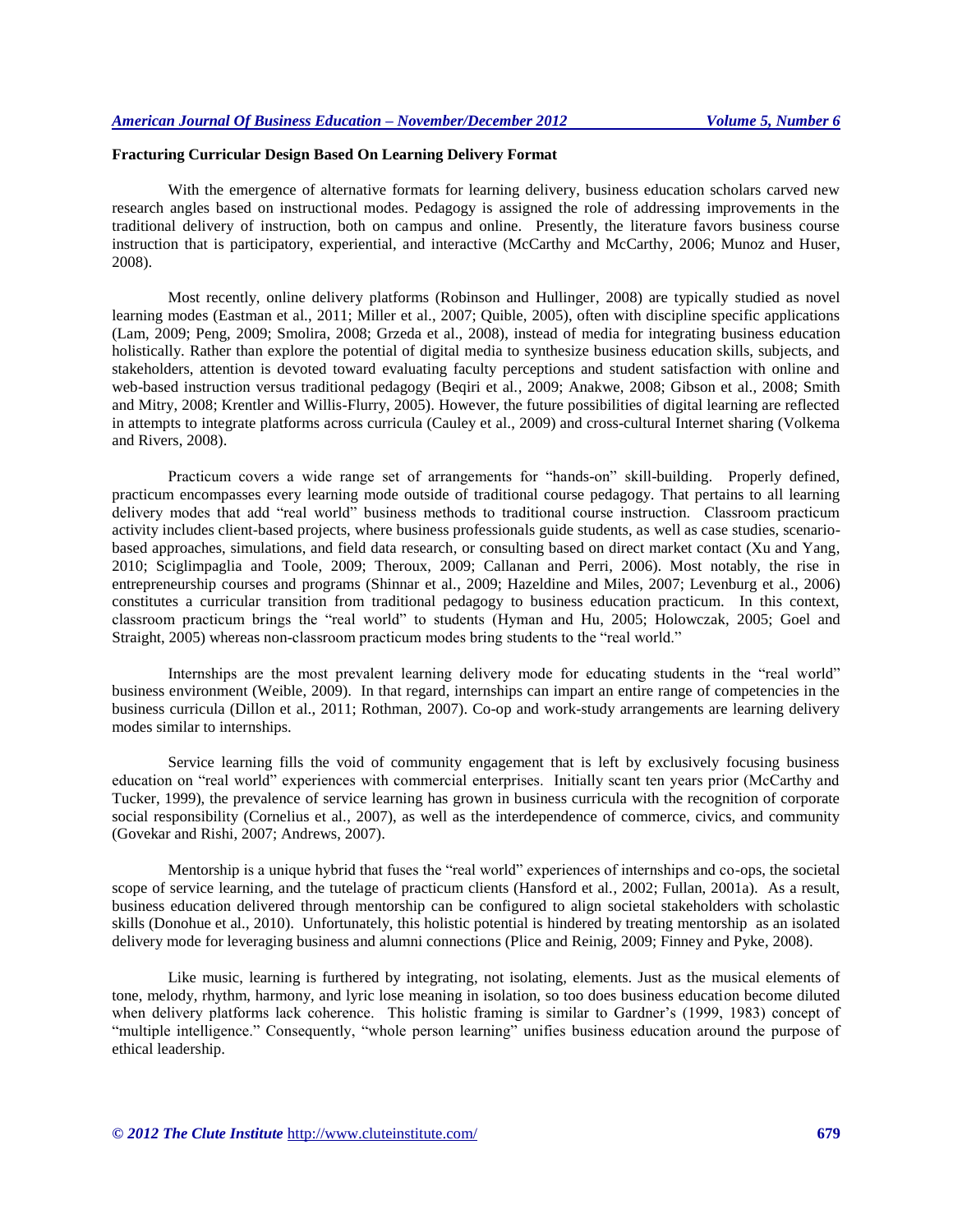#### **Ethical Leadership Competency and Whole Person Learning**

Leadership and ethics dominate the business education literature. Accordingly, the premise of "whole person learning" is widely validated and can serve as a foundation for developing curricula that cultivate ethical business leadership. More important, leadership and ethics naturally bridge the boundaries between curricular academics, commercial application, and community aspiration. This inclusive vision of business leadership is being referred to as "connected capitalism" (Bisoux, 2010). Leadership studies in the business education literature draw heavily on management exemplars (Martelli and Abels, 2010; Butler et al., 2008) and skills-based coaching (Butler et al., 2008), but recognize the transcendent nature of leadership skills (Markulis et al., 2006) that are learned from pedagogical education, private enterprise, and public engagement.

# *Realizing Ethical Enterprise Principles and Practices*

Increasingly, the essential role of ethics in enterprise is coming to the forefront of business leadership. Business education accreditation standards regard ethics as a prerequisite for strategic aptitude as well as societal awareness (Phillips, 2004). However, aside from occasional forays into social responsibility (Nicholson and DeMoss, 2009) and social-entrepreneurship (Mars and Garrison, 2009; Schlee et al., 2009), business education research primarily emphasizes a strategic ethics aptitude. These studies of micro level ethics skills address learned behaviors (Gundersen et al., 2008; Wilson, 2008), personal values (Hemmingway, 2005), management perceptions (Nguyen et al., 2008), "value creation" (Weinstein and Barrett, 2007), and analytical techniques like the "balanced scorecard" (Beard, 2009).

Societal ethics awareness is the mantle of an emerging management philosophy known as "ethical enterprise," which fully captures the fundamental purpose of "whole person learning." Recently posited in an American Management Association report titled "The Ethical Enterprise" (AMA, 2006), the central premise is a transformation from closed to open systems for business knowledge flow. Conventional business education adheres to a closed system of knowledge flow wherein business functions comprise learning content and business faculty teach learning curricula. By contrast, "ethical enterprise" frames the flow of business knowledge as an open system encompassing societal stakeholders. So, for business education, "ethical enterprise" opens both the periphery of learning content and the providers of learning curricula instruction:

*Business schools have a responsibility to provide practitioners with training in the basics of ethics which would ideally lead to an informed workplace and act as a catalyst to stimulate socially and ethically grounded corporate activities and programs.* (Cornelius et al., 2007, p.118)

## *Raising the Whole Person Learning Paradigm*

Frye (1963) suggests that education is more than just connecting with students' minds - it is about engaging the 'whole person" or student. Although Frye's (1963) writings primarily address the subject of literature, it is clear that the "whole person" paradigm is pliable to business education as a pedagogical design (MacRae-Campbell, 1997, 1988), course content delivery method (Rogers and Freiberg, 1993) and "transformative learning theory" (Taylor, 2007). Therefore, "whole person learning" is woven from this parallel research to align the academic, application, and aspiration aptitudes of business education curricula (see Table 1).

| Table 1: Whole Person Dusiness Curricula Academic, Application, and Aspiration Aptitudes |                              |
|------------------------------------------------------------------------------------------|------------------------------|
| Application Aptitude (Leading)                                                           | Aspiration Aptitude (Living) |
| Strategic-Orientation                                                                    | Service-Orientation          |
| <b>Execution Skills</b>                                                                  | Ethical Skills               |
| <b>Company Practices</b>                                                                 | <b>Community Purposes</b>    |
|                                                                                          |                              |

**Table 1: Whole Person Business Curricula Academic, Application, and Aspiration Aptitudes**

#### **AN EXPLORATORY WHOLE PERSON LEARNING RESEARCH PROJECT**

This study examines mentorship as a vehicle for aligning commercial and community lessons with course learning outcomes. The proposed 'whole person learning' mentorship approach is pioneered by the National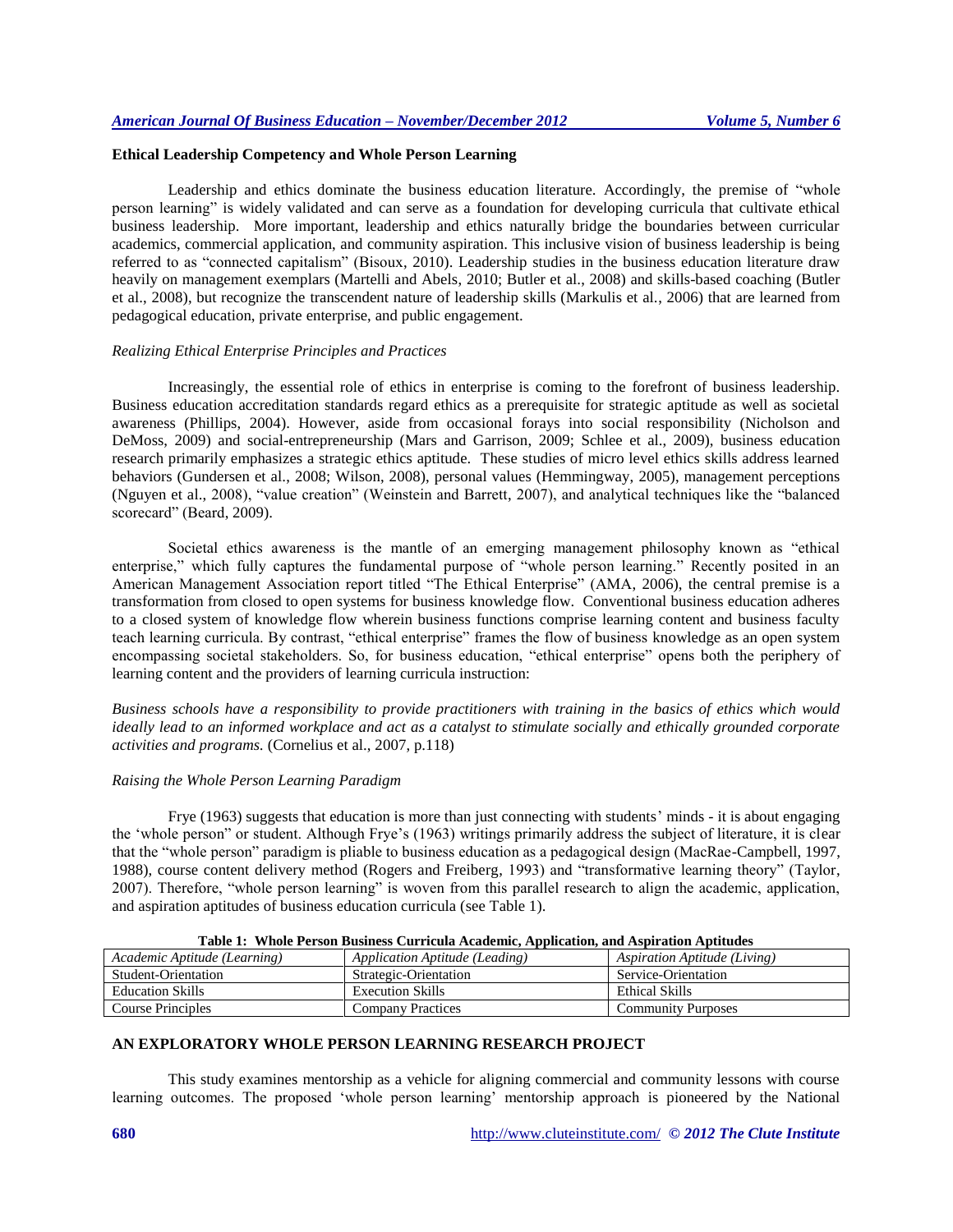Mentoring Program (NMP) based in Toronto, Canada. Mentorship is well suited for the business education goal of combining experiential learning with ethical leadership to instill "whole person" competency. In particular, the NMP introduces "service learning" with community organizations as a third angle to complement the typical dyadic mentorship arrangement that pairs course students and company managers. Service learning is defined by the National and Community Service Act (1990) as:

*… a method under which students or participants learn and develop through active participation in thoughtfully organized service that is conducted in and meets the needs of a community; … and with the community; and helps foster civic responsibility; and that is integrated into and enhances the academic curriculum of the students, … and provides structured time for the students or participants to reflect on the service experience.* (NCSA, 1990, p. 5)

This triangular design is posited to improve business students' grasp of the macro societal and micro strategic balance between educational obligations, enterprise objectives and ethical outcomes. Echoing Pfeffer and Fong (2004), the proposed model links business education with its commercial and community stakeholders. This individual interaction within a triangle of collective collaboration comprises the NMP model of 'whole personal learning' (See Figure 2).

Citing the AACSB Ethics Education Task Force (Phillips, 2004), these interpersonal mentorship experiences serve to strengthen students' "individual integrity" to "focus on the link between leadership and values."



**Figure 2: Triangular Whole Person Learning Paradigm**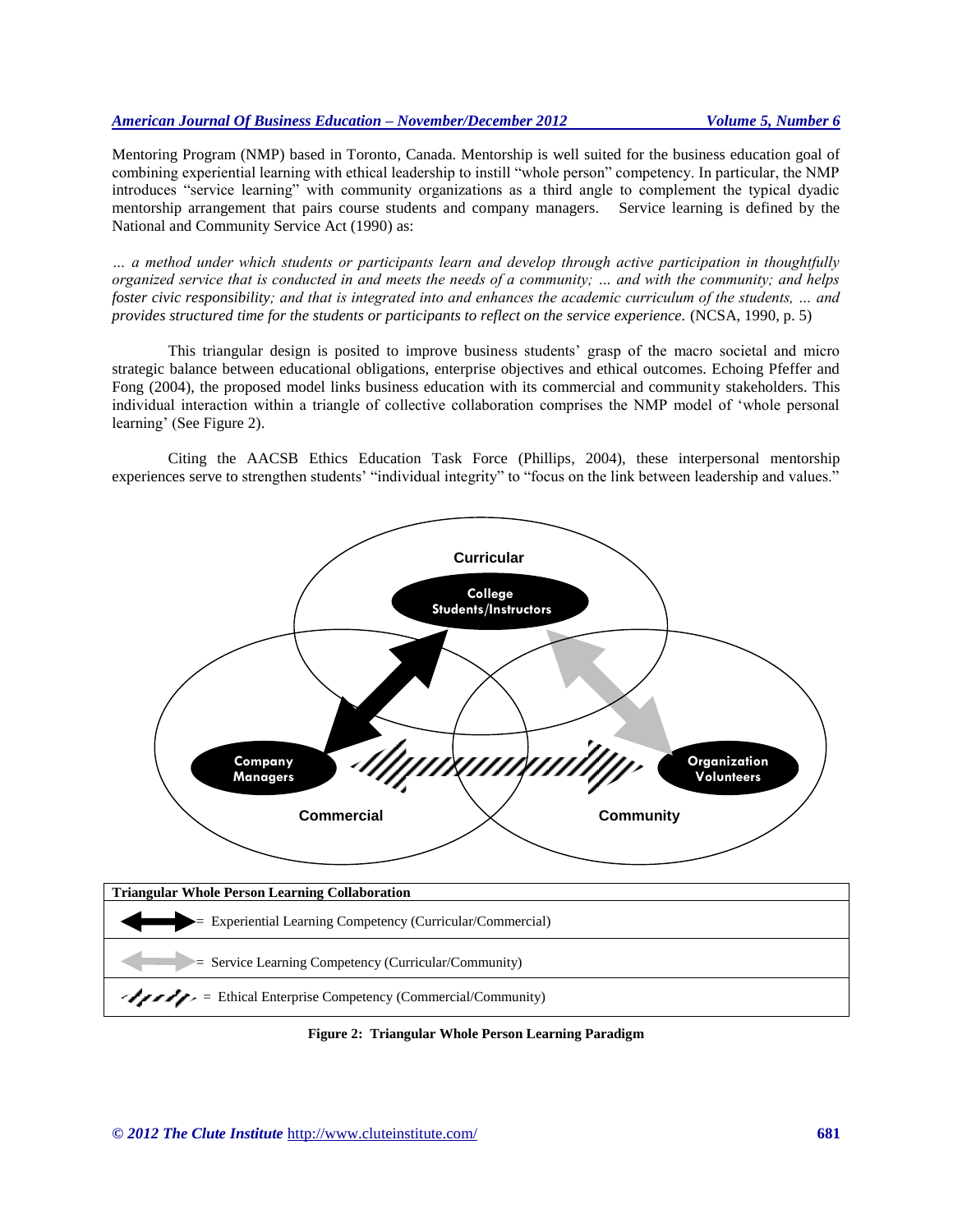# **Research Description – The National Mentoring Program (NMP)**

This study documents recent National Mentoring Program (NMP) feedback. Exploratory case observations assess students' 'whole person' learning (course), leading (company), and living (community) experiences. The NMP is an eight month course module that enlists 19 students from four different Canadian universities as both company interns and community volunteers. Feedback was also obtained from *company mentors at a major Canadian corporation,* as well as non-profit organization *community mentors* within proximity of business operation sites.

# **Research Findings – Modeling Ethical Leadership in Business Education Curricula**

The NMP study revealed insights regarding the ethical enterprise leadership competencies observed for business education students. These competencies are modeled using an integrative framework that captures their role in cultivating "whole person learning" as well as relationships with other competencies that emerged from case observations (See Figure 3).



**Figure 3: The Whole Person Model of Business Learning, Living and Leading Competencies**

The integrative framework depicts the seven focal themes as a 'whole person' wheel of ethical business leadership competencies, rotating around the central theme of trust. The wheel of competency themes consists of community, enterprise, curricular, cultural, ethics, and change. The central axis of trust propels the revolving circle of ethical enterprise competency themes. Although the model represents an inclusive combination of both individual (micro) and collective (macro) NMP experiences, the design also juxtaposes key theme properties to guide 'whole person learning' goals.

Six circumference themes comprise a bottom set of three individual competencies and a top set of three collective competencies. Also, the model balances the primary individual and collective competence associated with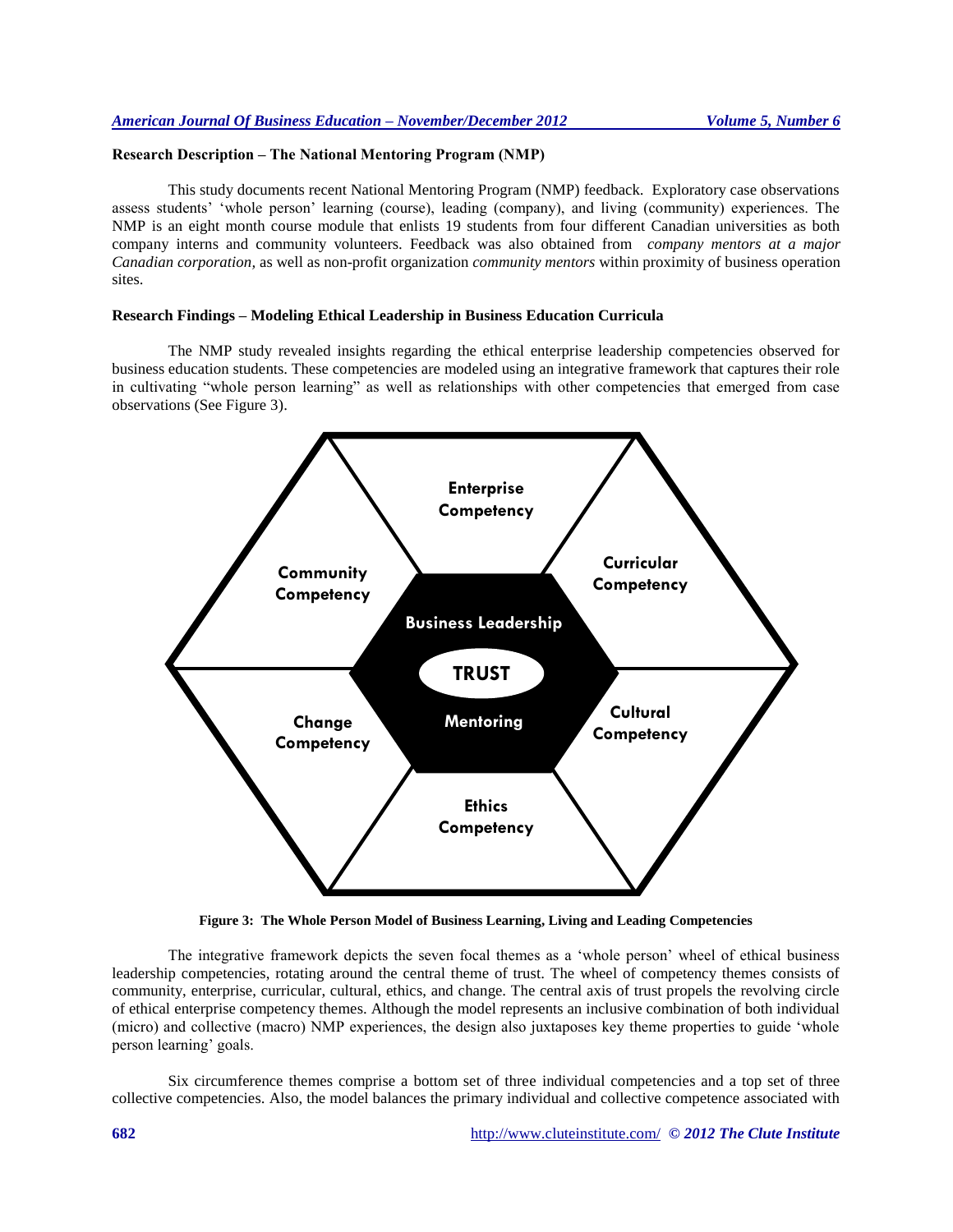each NMP 'whole person learning' partner. Community experiences are continuously renewed by encouraging people to embrace change. Enterprise experiences are kept responsible by embedding professional ethics and curricular experiences are inclusively created within the cultural spectrum of learning achievement. To preserve student anonymity, pseudonyms are used for the testimonies supporting "whole person learning' themes.

#### *Enterprise*

Enterprise competency appraises students' overall familiarity with commercial firms, as well as the specific job functions performed by mentor professions. Macro attributes of the enterprise competency expose students to the dynamics of global commerce within which mentoring companies compete. However, most feedback addresses micro level familiarity with professional work functions. Students understand that corporations must demonstrate leadership to attract smart young talent; they are also aware they are a valuable commodity to which corporations direct their marketing. It is their understanding of this that brought about the corporation's participation in the program. After participating in the program, Anderson grasped this dual role:

*I think the company engaged with charities in a unique way that enabled them to make a difference beyond the simple act of writing a check. At the same time, I think the company wanted to establish a connection with the future of business and non-profit leaders coming out of the top business schools in Canada.*

#### *Curricular*

The process of mentoring involved in the NMP enabled students to see the value in their professors' lectures. For example, Debra was able to see the practical aspect of one of her business courses through the mentoring program. She stated, 'Organizational behavior lessons became descriptions of my actual experience with managers, not just a lecture topic." Similarly, Dan appreciated understanding why his professors kept him to strict deadlines and meted out harsh evaluations. He stated, 'I have gained an appreciation for structure now and can see the importance of taking more action.' Like many of the other students involved in the program, Dan and Debra were able to see how their education is preparing them for employment. Being mentored by an executive corroborates what the professors say in class. Eileen felt that her "mentor was like my textbooks, except he was real and didn't quiz me."

#### *Cultural*

Cultural theme findings reflect students' collective alignment with a general cultural shift towards ethical enterprise in society at large, as well as multicultural competencies among individual students. In terms of the general cultural shift, corporate trust and shared community values are eclipsing monetary and material measures of business. This general cultural shift accurately portrays student mentorship experiences as they pursued the path of ethical enterprise marketing in courses, companies, and communities. Moreover, marketing educators have effectively leveraged these cultural shifts toward greater social-entrepreneurialism to design more meaningful courses (Mars and Garrison, 2009; Schlee et al., 2009).

In addition to universal cultural patterns, particular multicultural tendencies were observed in individual students. Preliminary NMP findings suggest that mentoring fosters confidence in students to construct unique cultural competencies, by fusing the best of their native cultural identity and the new situational identities gained through the NMP experiences. Mark stated that "prior to this experience, I believed I had potential and the right skill set but not necessarily the forum and support network to display them. I now have a lot more confidence to go out and try new challenges." Dan felt he needed more leadership experience outside of his familiar surroundings prior to his participation in the program. After completing the program, he remarked that the NMP experience expanded and diversified his perception of the types of people he can lead and the kinds of situations where learning occurs.

Madeleine was very realistic about her abilities prior to the program, but respect for her culture had, in the past, caused her to stifle her abilities. The National Mentoring Program enabled her to experiment in a new environment without cultural restrictions.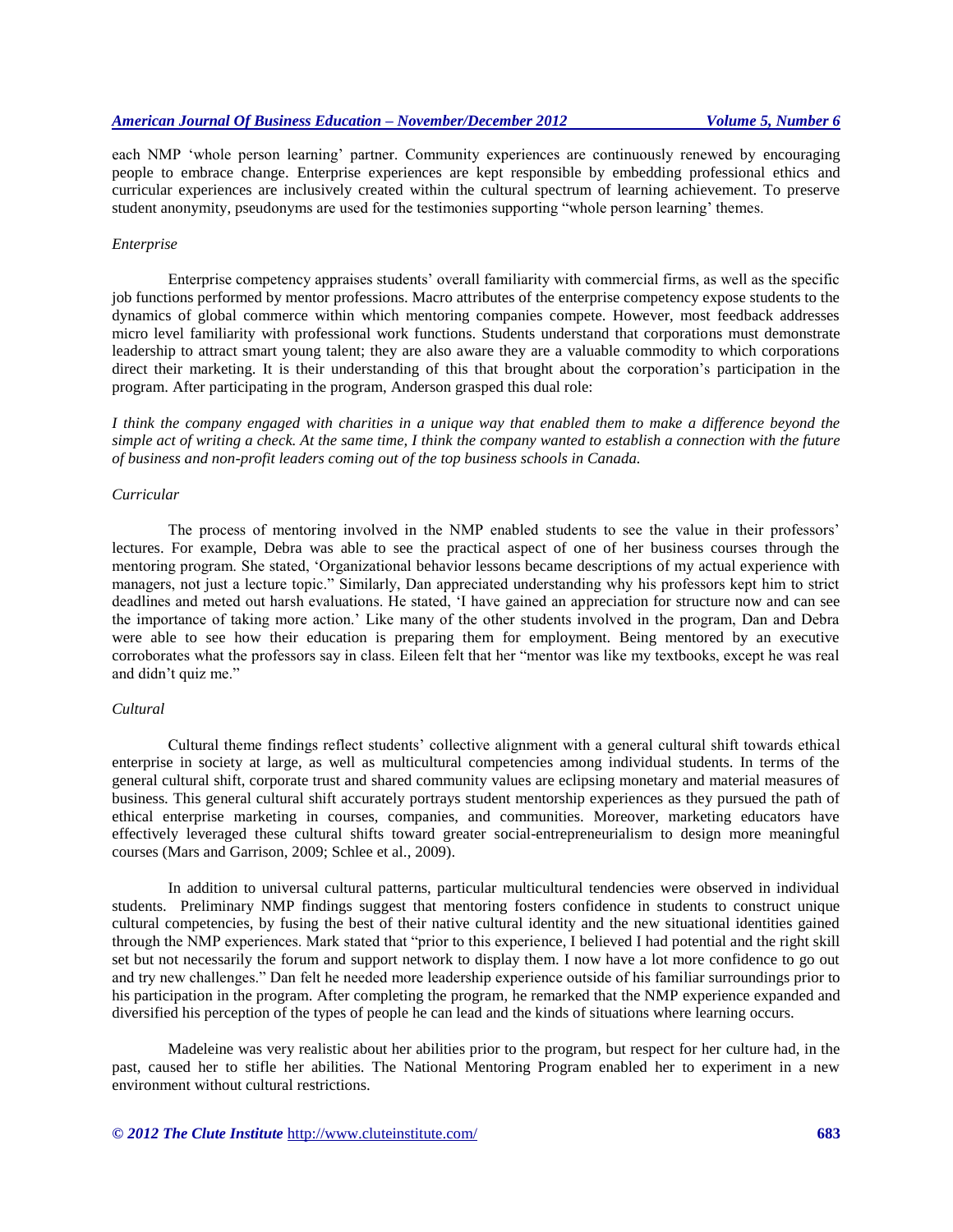*The only difference was the environment in which I got to exercise my [leadership] skills. I now feel like there is a certain amount of maturity that has been developed through gaining more experience dealing with the outside world*  in a more professional manner, so I believe in my ability to exercise my skills on a broader scale, with different *people, and with more flexibility and success.*

For Dan and Madeleine, the mentoring period and the contact with their mentors enabled them to become more comfortable bringing forward new ideas and often helped reduce the stress they felt when pushing, what was for them, cultural boundaries.

#### *Ethics*

Ethics competency addresses the increased value of collective and individual principles of civic responsibility, economic equity, and ecological sustainability. In the NMP, ethics requires students to acquire an awareness of 'whole person learning' in order to achieve synergy among the curricular, commercial, and community dimensions in their personal lives. Several students expressed this internalization of holistic ethical principles and attributed this competency to NMP participation.

Students routinely reported conflicts between the objectives of company practices and the adverse implications of those outcomes for community organization principles. In the traditional business education classroom, these ethical dilemmas are commonly treated as problems with a "right answer", which students find by studying course material. However, for NMP students, the ethical dilemmas encountered were real and they actually have the power to bring conflicts to the attention of company managers engaged in less responsible practices. Typically, community organizations provided a range of alternatives for achieving the company objectives.

For example, a decision regarding the placement of outdoor advertising by the company had taken into account the potential negative consequences for community organizations serving youth. In another case, the insistence that students work overtime to complete company project assignments interfered with important community organization duties that had been jointly scheduled with company managers. Yet, in some instances, like targeting youth sports and entertainment venues for promotions, transparently conveying company intentions to community organizations was the only ethical benefit identified..

#### *Change*

Change competencies address the importance of adaptable learning and leadership strategies in a dynamic business education environment (Fullan, 2007, 2001a, 2001b). Mentoring affords students the opportunity to understand the change process because it involves relationship development. Jia, a new Canadian, was leery of change, but her mentor helped her through this process.

*My mentor, John Smith, supported and encouraged me all the way through this program and his professionalism, positive attitude and good personality helped me go through a lot of difficulties. It's been eight months for my mentorship and he is almost my big brother right now. I really appreciate every little thing that John had shared with me - his experience, knowledge and creative thinking. I have been extremely lucky to be in this program and able to meet John.*

By linking participant's professional and personal development needs, the NPM balances experiential learning enterprise skills with service-learning ethical skills.

#### *Community*

Community competency is founded on the goal of social well-being and integrates lessons from corporate social responsibility (CSR), social/societal marketing, and public policy. These emerging community competencies are observed in the NMP business students' enthusiasm toward community service and their familiarity with the benefits derived from connecting for-profit and non-profit organizations. The 'whole person learning' model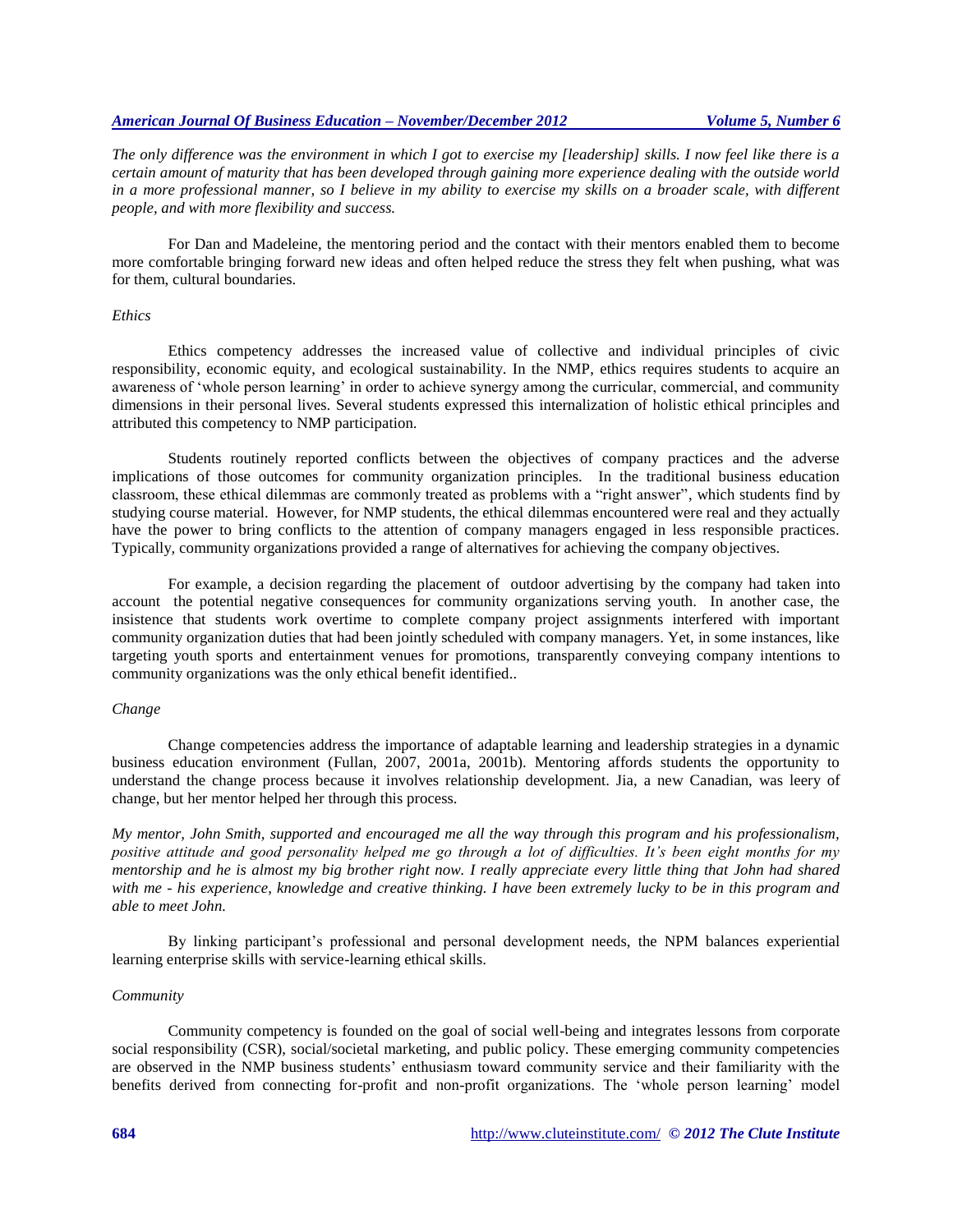recognizes that community experiences must be continuously renewed. Dan expresses this sense of renewed community competency in his assessment of the mentorship program.

*I just thought of community as the place where people live and do not realize the range of life development activities that are provided by non-profit organizations to help people and even benefit companies.*

# *Trust*

Trust is the ethos of the NMP 'whole person learning' premise. Education scholars regard trust as a pivotal competency for society's leaders (Tschannen-Moran, 2004). As the central axis that coheres and coordinates mentorship experiences, trust is relied upon as "an organizing principle" (McEvily et al., 2003).

The NMP changed students' perception of and trust in the Canadian corporation's professional practices. Some students, such as Susan, felt that perhaps the company was participating in this program as a public relations or media exercise, but they didn't really care because they needed a summer job. Susan explained, 'prior to this program, I thought that they were primarily concerned with marketing their brand to increaseconsumption in society.' After participating in the program, Susan felt that the company achieved their objective of being a good corporate citizen and she no longer thought that it had just been a public relations or media content exercise. She came to the conclusion that they 'take CSR very seriously and has help fund many initiatives with non-profit organizations.'

Similar to Susan, Eileen had not formed an opinion of the Canadian corporation. She remarked that 'prior to the experience, I had limited exposure to the company and its philanthropic pursuits. Now I have a greater appreciation for the positive impact they have on the community.' These comments indicate that before participating in the NMP, like many students and consumers in general, Eileen and Susan did not trust the motives of corporations - they felt that corporate social responsibility was merely a marketing strategy. After direct interaction with actual managers and community members, students trusted the "ethical enterprise" motives of the corporation.

For example, Bonnie stated that "it was great to see that companies, value corporate social responsibility, not just by talk, but with actions.' Dan concurred, stating that they are 'making an effort towards being better corporate citizens and I can see first-hand how this is being achieved.' These results favorably reflect students' understanding of the Canadian corporation's efforts to build stakeholder trust into sustainable ethical enterprise leadership.

# **WHOLE PERSON LEARNING LESSONS FOR BUSINESS EDUCATION CURRICULA**

Whole person learning is a collaborative business education curricular/course model designed to impart ethical leadership competency. In conventional curriculum design, pedagogy is ascribed as the academic duty of teaching know-how and practicum is assigned the application duty of show-how. Instead, the proposed 'whole person learning" mentorship model provides business education instructors with a course design that aligns course pedagogy, company practices, and community principles.

Based on the nascent success of a three year NMP business education initiative, ethical business leadership competency has been improved by aligning student-oriented curricular learning with strategy-oriented commerce leadership and service-oriented community living. This triangular "whole person learning" model matches college students with both company and community mentors. Ethical business leadership competency is imparted through individual skill instruction and collective societal insight. Therefore, 'whole person learning' is advanced as a collaborative curricular design for developing ethical business leadership through "next generation education":

*Just what does 'more' mean to 21st century business education? For the business schools profiled here, it means designing degree programs that are more flexible, integrated, and experiential. It means exposing undergraduates to business practices earlier than ever; it means taking once-optional educational experiences – such as international study, consulting, and internships – and making them mandatory for every student; and it means* 

*© 2012 The Clute Institute* http://www.cluteinstitute.com/ **685**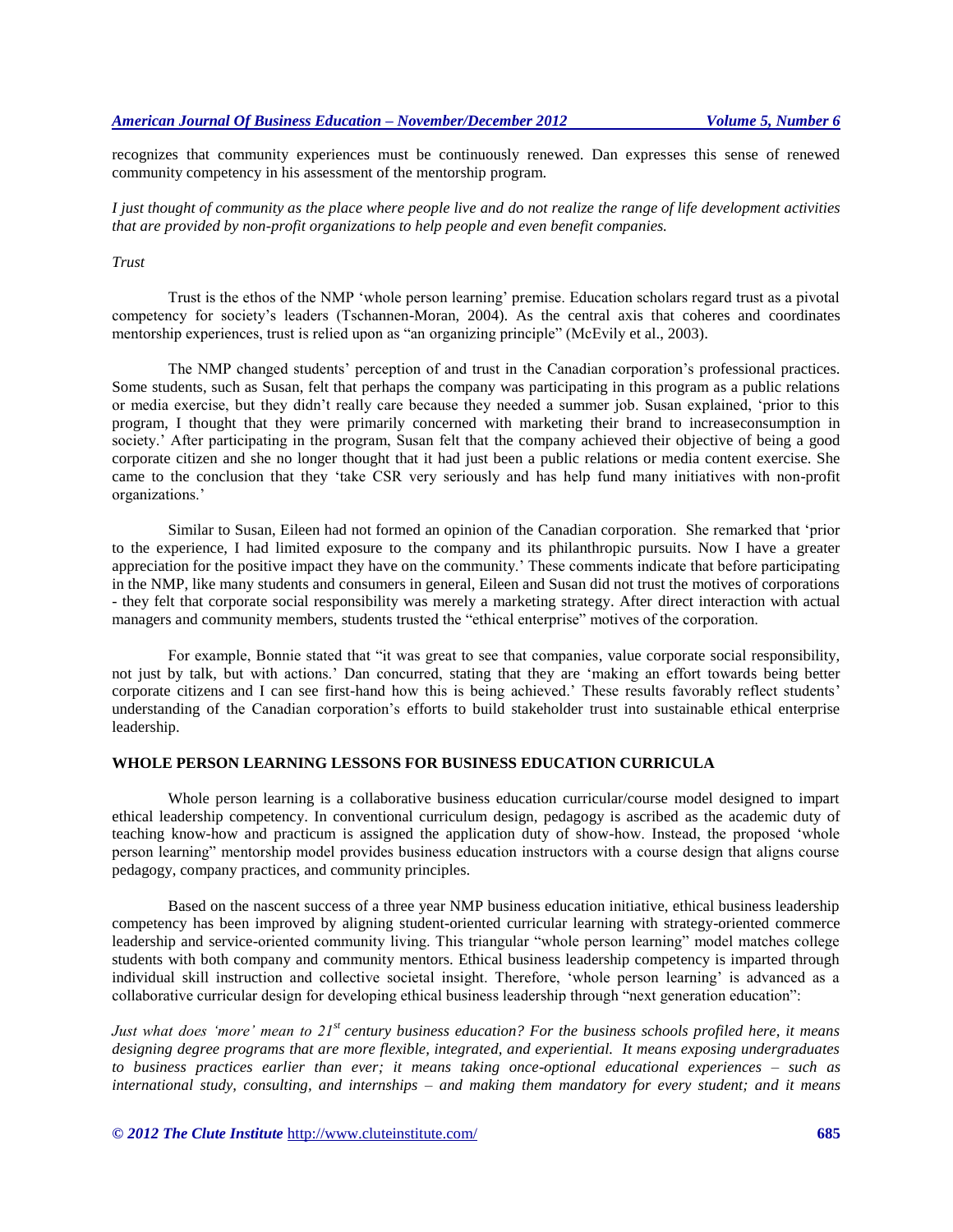*emphasizing a wider range of skills than 20th century business education ever addressed, including good judgment, personal awareness, and personal initiative.* (Bisoux, 2009, p. 24)

#### **AUTHOR INFORMATION**

**E. Vincent Carter**, Ph.D. is an Associate Professor of Marketing at California State University, Bakersfield. Dr. Carter's business education research addresses curricular, pedagogical, and learning delivery topics. Dr. Carter's business education articles have appeared in several academic journals, including the *Journal of Education for Business, Marketing Education Review, Journal for Advancement of Marketing Education*, and the *College Teaching Methods & Styles Journal.* E-mail: [ecarter2@csub.edu](mailto:ecarter2@csub.edu) (Corresponding author)

**Mary Donohue**, Ed. D. is the founder and president of the Donohue Mentoring System (DMS) based in Toronto Canada, and a regular business leadership and communication columnist for the *Huffington Post* and *Financial Post* business news publication of Canada. In addition to advising corporate clients on social marketing and philanthropy, Dr. Donohue has made regular presentations at academic marketing conferences in the United States and Canada. Dr. Donohue's research has been published in several national marketing and leadership conference proceedings, including the Marketing Educators' Association (MEA), the Marketing Management Association (MMA), and the Michigan Academy of Science, Arts and Letters. Presently, Dr. Donohue also serves as Adjunct Professor of Business at Dalhousie University, Canada. E-mail: [maryd@dbtc.ca](mailto:maryd@dbtc.ca)

# **REFERENCES**

- 1. Abraham, Steven Eric and Lanny A Karns (2009), "Do Business Schools Value the Competencies That Businesses Value?" *Journal of Education for Business*, 84 (6), 350-356.
- 2. American Management Association (2006), *The Ethical Enterprise: Doing the Right Things in the Right Ways, Today and Tomorrow*. New York: American Management Association / Human Resource Institute.
- 3. Anakwe, Bridget (2008), "Comparison of Student Performance in Paper-Based Versus Computer-Based Testing." *Journal of Education for Business*, 84 (1), 13-17.
- 4. Andrews, Christine P. (2007), "Service Learning: Applications and Research in Business." *Journal of Education for Business*, 83 (1), 19-26.
- 5. Athavale, Manoj, Rod Davis, and Mark Myring (2008), "The Integrated Business Curriculum: An Examination of Perceptions and Practices." *Journal of Education for Business*, 83 (5), 295-301.
- 6. Beard, Deborah F. (2009), "Successful Applications of the Balanced Scorecard in Higher Education." *Journal of Education for Business*, 84 (5), 275-282.
- 7. Bequiri, Mirjeta S., Nancy M. Chase, and Atena Bishka (2009), "Online Course Delivery: An Empirical Investigation of Factors Affecting Student Satisfaction." *Journal of Education for Business*, 85 (2), 95-100.
- 8. Berman, Jeffrey and Leah Ritchie (2006), "Competencies of Undergraduate Business Students." *Journal of Education for Business*, 81 (4), 205-209.
- 9. Bisoux, Tricia (2009), "Next Generation Education," *BizEd*, (May/June), 24-30.
- 10. Bisoux, Tricia (2010), "The Connected Capitalists," *BizEd*, (May/June), 24-33.
- 11. Butler, Deborah, Lisa Johnson, and Benjamin Forbes (2008), "An Examination of Skills-Based Leadership Coaching Courses in an MBA Program." *Journal of Education for Business*, 83 (4), 227-232.
- 12. Callanan, Gerard A. and David F. Perri (2006), "Teaching Conflict Management Using a Scenario-Based Approach." *Journal of Education for Business*, 81 (3), 131-139.
- 13. Cannon, David M., Helen A. Klein, Lori L. Koste, and Simha R. Magal (2004), "Curriculum Integration Using Enterprise Resource Planning: An Integrative Case Approach." *Journal of Education for Business*, 80 (2), 93-101.
- 14. Cauley, Fattaneh G., K. Damon Aiken, and L. Keith Whitney (2009), "Technologies Across Our Curriculum: A Study of Technology Integration in the Classroom." *Journal of Education for Business*, 85 (2), 114-118.
- 15. Chyung, Seung Y., Donald Stepich, and David Cox (2006), "Building a Competency-Based Curriculum Architecture to Educate 21<sup>st</sup>-Century Business Practitioners." *Journal of Education for Business*, 81 (6), 307-314.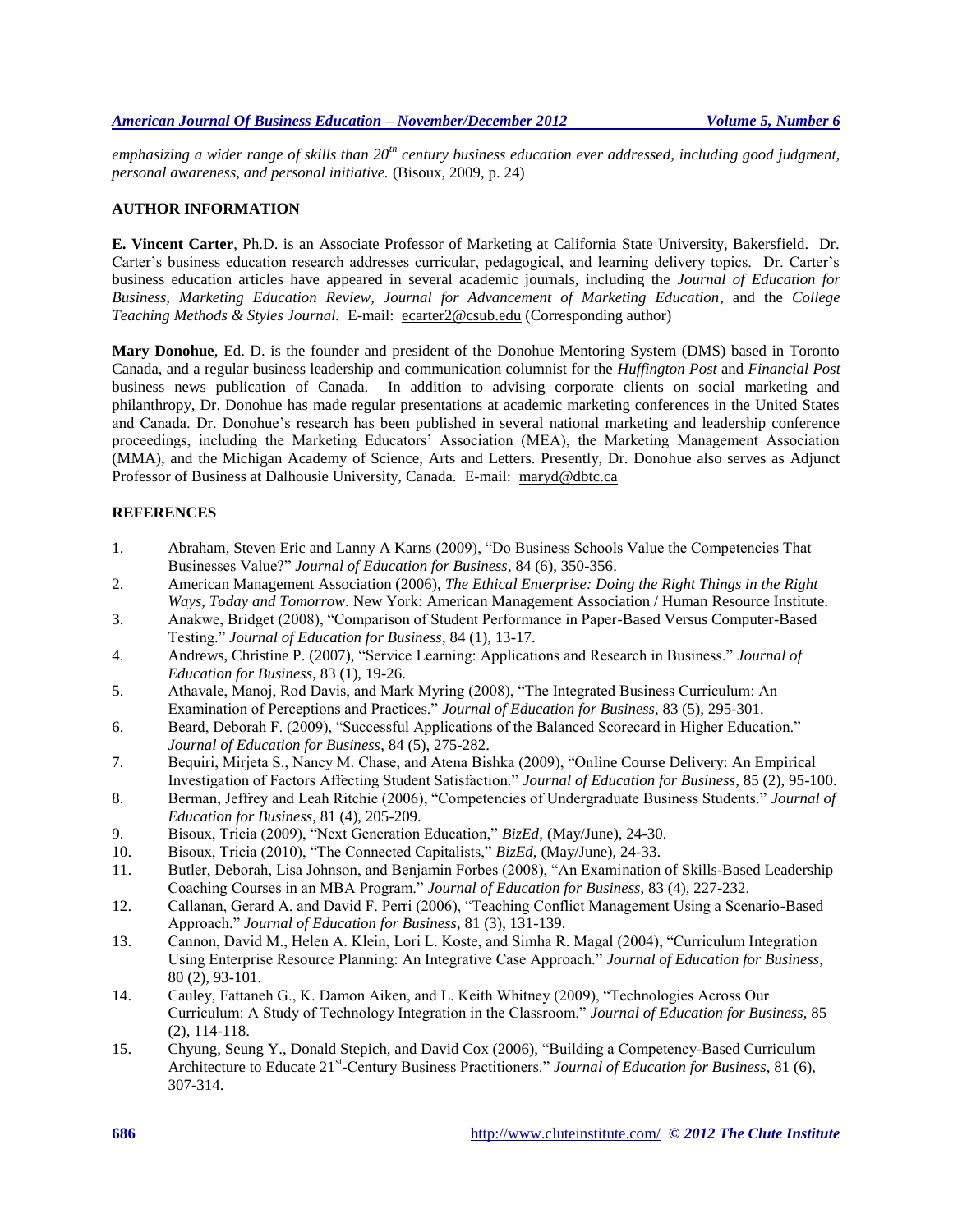- 16. Close, Angeline G., Ashutosh Dixit, and Naresh K. Malhotra (2005), "Chalkboards to Cybercourses: The Internet and Marketing Education," *Marketing Education Review*, 15 (Summer), 81-94.
- 17. Conrad, Dan and Diane Hedin (1991), "School-Based Community Service: What We Know from Research and Theory," *The Phi Delta Kappan*, 72 (June), 743-749.
- 18. Cornelius, Nelarine, James Wallace, and Rana Tassabehji (2007), "An Analysis of Corporate Social Responsibility, Corporate Identity and Ethics Teaching in Business Schools," *Journal of Business Ethics*, 76, 117-135.
- 19. Crittenden, Victoria and Arch G. Woodside (2007), "Building Skills in Thinking: Toward a Pedagogy in Metathinking." *Journal of Education for Business*, 83 (1), 37-44.
- 20. Denton, James W., Virginia Franke, Kleist N. Surendra (2005), "Curriculum and Course Design: A New Approach Using Quality Function Deployment." *Journal of Education for Business*, 81 (2), 111-117.
- 21. Dewey, John (1933), *How We Think*, Boston: Heath.
- 22. Dewey, John (1934), *Art as Experience*, New York: Minton Balch and Co.
- 23. Dewey, John (1938), *Experience and Education*, New York: Collier.
- 24. Dacko, Scott G. (2006), "Narrowing the Skills Gap for Marketers of the Future," *Marketing Intelligence & Planning*, 24 (3), 283-295.
- 25. Dillon, Michael, Pat McCaskey, and Eric Blazer (2011), "MBA Internships: More Important than Ever." *Journal of Education for Business*, 86 (1), 44-49.
- 26. Dixon, Marlene A., George B. Cunningham, Michael Sagas, Brian A. Turner, and Aubrey Kent (2005), "Challenge is Key: An Investigation of Affective Organizational Commitment in Undergraduate Interns." *Journal of Education for Business*, 80 (3), 172-180.
- 27. Dynan, Linda, Tome Cate, and Kenneth Rhee (2008), "The Impact of Learning Structure on Students' Readiness for Self-Directed Learning." *Journal of Education for Business*, 84 (2), 96-100.
- 28. Eastman, Jacqueline K., Rajesh Iyer, and Kevin L. Eastman (2011), "Business Students' Perceptions, Attitudes, and Satisfaction with Interactive Technology: An Exploratory Study." *Journal of Education for Business*, 86 (1), 36-43.
- 29. Fombrun, Charles J. (1996), *Reputation: Realizing Value from the Corporate Image*, Boston: Harvard Business School Press.
- 30. Ferrell, O. C. and Linda Ferrell (2008), "A Macromarketing Ethics Framework: Stakeholder Orientation and Distributive Justice," *Journal of Macromarketing*, 28 (1), 24-32.
- 31. Finney, Sherry and Joanne Pyke (2008), "Content Relevance in Case-Study Teaching: The Alumni Connection and Its Effect on Student Motivation." *Journal of Education for Business*, 83 (5), 251-258.
- 32. Frank, Gary, Emeka Ofobike, and Suzanne Gradisher (2009), "Teaching Business Ethics: A Quandary for Accounting Educators." *Journal of Education for Business*, 85 (3), 132-138.
- 33. Frye, Northrop (1963), *The Educated Imagination*, Bloomington, IN: Indiana University Press.
- 34. Fullan, Michael (2001a). Implementing Change at the Building Level. In W. Owings and L. Kaplan (Eds.), *Critical and Emerging Issues in Educational Leadership*. Thousand Oaks, CA: Corwin Press.
- 35. Fullan, Michael (2001b), *"Leading in a Culture of Change,* San Francisco, CA: Jossey-Bass
- 36. Fullan, Michael (2007), *The New Meaning of Educational Change,* New York: Teachers College Press.
- 37. Gardiner, Lorraine R., Gail Corbitt, and Steven J. Adams (2009), "Program Assessment: Getting to a Practical How-To Model." *Journal of Education for Business*, 85 (3), 139-144.
- 38. Gardner, Howard (1983), *Frames of Mind: The Theory of Multiple Intelligences,* New York: Basic.
- 39. Gardner, Howard (1999), *Intelligence Reframed: Multiple intelligences for the 21st century*, New York: Basic.
- 40. Gerhardt, Megan (2007), "Teaching Self-Management: The Design and Implementation of Self-Management Tutorials." *Journal of Education for Business*, 83 (1), 11-18.
- 41. Gibson, Shanan G., Michael L. Harris, and Susan M. Colaric (2008), "Technology Acceptance in an Academic Context: Faculty Acceptance of Online Education." *Journal of Education for Business*, 83 (6), 355-359.
- 42. Goel, Rajni and Ronald L. Straight (2005), "Using Real Datasets for Interdisciplinary Business/Economics Projects." *Journal of Education for Business*, 80 (5), 259-268.
- 43. Goorha, Prateek and Vijay Mohan (2009), "Understanding Learning Preferences in the Business School Curriculum." *Journal of Education for Business*, 85 (3), 145-152.

*© 2012 The Clute Institute* http://www.cluteinstitute.com/ **687**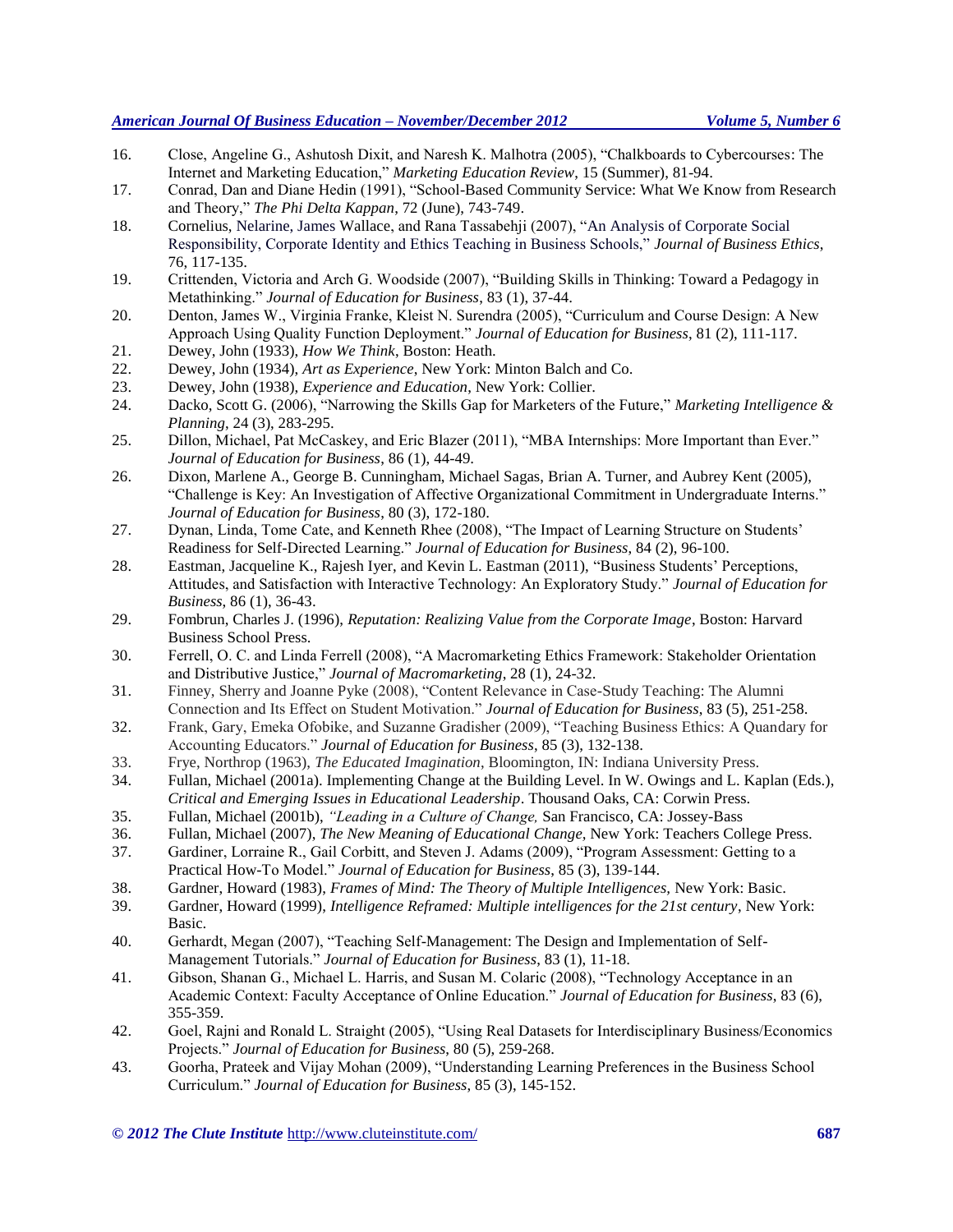- 44. Govekar, Michele A. and Meenakshi Rishi (2007), "Service Learning: Bringing Real-World Education Into the B-School Classroom." *Journal of Education for Business*, 83 (1), 3-10.
- 45. Gremler**,** Dwayne D., K. Douglas Hoffman, Susan M. Keaveney, and Lauren K. Wright (2000), **"**Experiential Learning Exercises in Services Marketing Courses," *Journal of Marketing Education*, 22 (April), 35-44.
- 46. Grzeda, Maurice, Rana Haq, and Rolland LeBrasseur (2008), "Team Building in an Online Organizational Behavior Course." *Journal of Education for Business*, 85 (5), 275-282.
- 47. Gundersen, David E., Ernest A. Capozzoli, and Rajasree K. Rajamma (2008), "Learned Ethical Behavior: An Academic Perspective." *Journal of Education for Business*, 83 (1), 315-324.
- 48. Hansen, Randall S. (2006), "Benefits and Problems with Student Teams: Suggestions for Improving Team Projects." *Journal of Education for Business*, 82 (1), 11-19.
- 49. Hazeldine, Mary and Morgan Miles (2007), "Measuring Entrepreneurship in Business Schools." *Journal of Education for Business*, 82 (4), 234-240.
- 50. Heinrichs, John H. and Jeen-Su Lim (2009), "Information Literacy and Office Tool Competencies: A Benchmark Study." *Journal of Education for Business*, 85 (3), 153-164.
- 51. Herzberg, Frederick, Bernard. Mausner, and Barbara B. Snyderman (1959), *The Motivation to Work* (2nd ed.), New York: John Wiley & Sons.
- 52. Hilder, Monika B. (2005), "Teaching Literature as an Ethic of Care," *Teaching Education*, 16 (March), 41- 50.
- 53. Holowczak, Richard D. (2005), "Incorporating Real-Time Financial Data into Business Curricula." *Journal of Education for Business*, 81 (1), 3-8.
- 54. Hunt, Shelby and Debra Laverie (2004), "Experiential Learning and the Hunt-Vitell Theory of Ethics: Teaching Marketing Ethics by Integrating Theory and Practice," *Marketing Education Review*, 14 (Fall), 1- 14.
- 55. Hyman, Michael R. and Jing Hu (2005), "Assessing Faculty Beliefs about the Importance of Various Marketing Job Skills." *Journal of Education for Business*, 81 (2), 105-110.
- 56. Kerlinger, Fred N. and Howard B. Lee (2000), *Foundations of Behavioral Research*, Beverly, MA: Wadsworth.
- 57. Kolb, David A. (1984), *Experiential Learning: Experience as the Source of Learning and Development*. Englewood Cliffs, NJ: Prentice Hall.
- 58. Kolb, Alice Y. and Davidl A. Kolb (2005), Learning Styles and Learning Spaces: Enhancing Experiential Learning in Higher Education. *Academy of Management Learning & Education* 4 (2), 193-212.
- 59. Kotter, John P., and Dan S. Cohen (2002), *The Heart of Change: Real Life Stories of How People Change their Organizations.* Boston: Harvard Business School Press.
- 60. Krentler, Kathleen A. and Laura A. Willis-Flurry (2005), "Does Technology Enhance Actual Student Learning? The Case of Online Discussion Boards." *Journal of Education for Business*, 80 (6), 316-321.
- 61. Lam, Monica (2009), "Effectiveness of Web-Based Courses on Technical Learning." *Journal of Education for Business*, 84 (6), 323-331.
- 62. Landry, Raymond, Glen D. Moyes, and Angelica C. Cortes (2004), "Ethical Perceptions Among Hispanic Students: Differences by Major and Gender." *Journal of Education for Business*, 80 (2), 102-108.
- 63. Levenburg, Nancy M., Paul M. Lane, and Tomas V. Schwarz (2006), "Interdisciplinary Dimensions of Entrepreneurship." *Journal of Education for Business*, 81 (5), 275-281.
- 64. Lillly, Brian and Michael J. Tippins (2002), "Enhancing Student Motivation in Marketing Classes: Using Student Management Groups," *Journal of Marketing Education*, 24 (3), 253-264.
- 65. Littky, Dennis, and Samantha Grabelle (2004), *The Big Picture: Education is Everyone's Business.*  Alexandria, VA: Association for Supervision and Curriculum Development.
- 66. Maher, Jill K. and Rene Shaw Hughner (2005), "Experiential Marketing Projects: Student Perceptions of Live Case and Simulation Methods," *Journal for Advancement of Marketing Education*, 7 (Winter), 1-10.
- 67. Markulis, Peter, Avan R. Jassawalla, and Hemant Sashittal (2006), "The Impact of Leadership Modes on Team Dynamics and Performance in Undergraduate Management Classes." *Journal of Education for Business*, 81 (3), 145-150.
- 68. Markus, George B., Jeffrey P. F. Howard, and David C. King (1993), "Integrating Community Service and Classroom Instruction Enhances Learning: Results from an Experiment," *Educational Evaluation and Policy Analysis*, 15 (Winter), 410-419.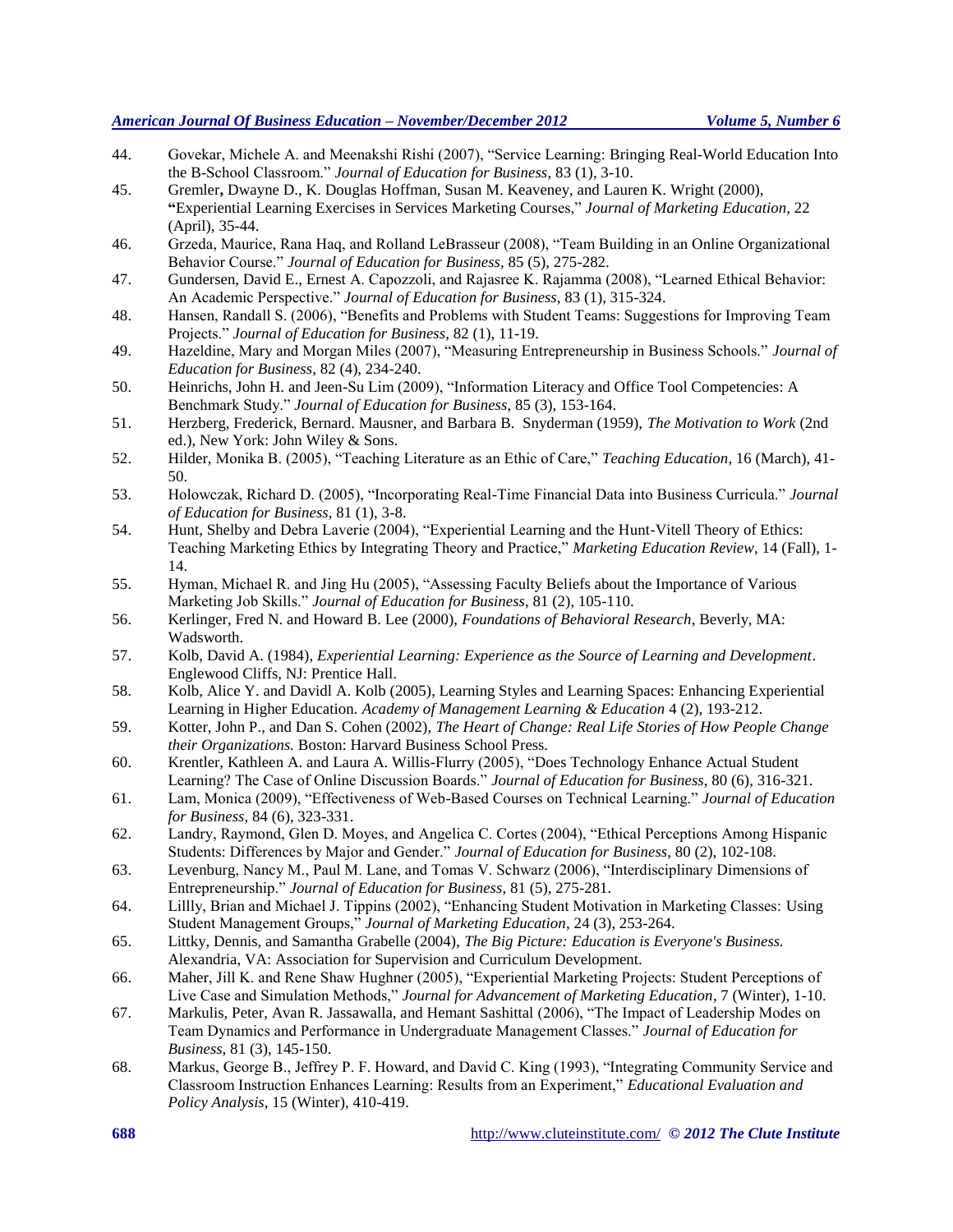- 69. Mars, Matthew M. and Sharon Garrison (2009), "Socially-Oriented Ventures and Traditional Entrepreneurship Education Models: A Case Review." *Journal of Education for Business*, 84 (4), 290-296.
- 70. Marshall, Leisa Lynn (2007), "Measuring Assurance of Learning at the Degree Program and Academic Major Levels." *Journal of Education for Business*, 83 (2), 101-109.
- 71. Martell, Kathryn (2007), "Assessing Student Learning: Are Business Schools Making the Grade?" *Journal of Education for Business*, 82 (4), 189-195.
- 72. Martelli, Joseph and Patricia Abels (2010), "The Education of a Leader: Educational Credentials and Other Characteristics of Chief Executive Officers." *Journal of Education for Business*, 85 (4), 209-217.
- 73. McCarthy, Anne M. and Mary L. Tucker (1999). Student Attitudes Toward Service-Learning: Implications for Implementation. *Journal of Management Education, 23* (5), 554-573.
- 74. McCarthy, Patricia R. and Henry M. McCarthy (2006), "When Case Studies Are Not Enough: Integrating Experiential Learning into Business Curricula." *Journal of Education for Business*, 81 (4), 201-204.
- 75. McEvily, Bill, Vincenzo Perrone, and Akbar Zaheer (2003), "Trust as an Organizing Principle," *Organization Science*, 14 (January-February), 91-103.
- 76. McRae-Campbell, Linda (1988), "Whole Person Education: Nurturing the Compassionate Genius in Each of Us," *In Context*, 18 (Winter), 16-18.
- 77. MacRae-Campbell, Linda (1997), *Transforming Education*. Langley, WA: Context Institute.
- 78. Miles, Morgan P., Mary F. Hazeldine, and Linda S. Munilla (2004), "The 2003 AACSB Accreditation Standards and Implications for Business Faculty: A Short Note." *Journal of Education for Business*, 80 (1), 29-34.
- 79. Miller, Fred, W. Glynn Mangold, and Terry Holmes (2006), "Integrating Geographic Information Systems (GIS) Applications Into Business Courses Using Online Business Geographics Modules." *Journal of Education for Business*, 82 (2), 74-79.
- 80. Mitry, Darryl J. (2008), "Using Cultural Diversity in Teaching Economics: Global Business Implications." *Journal of Education for Business*, 84 (2), 84-89.
- 81. Muncy, James A. (2006), "Implications of Contemporary Intelligence Theories to Marketing Education." *Journal of Education for Business*, 81 (6), 301-306.
- 82. Munoz, Caroline and Ann Huser (2008), "Experiential and Cooperative Learning: Using a Situation Analysis Project in Principles of Marketing." *Journal of Education for Business*, 83 (4), 214-220.
- 83. Murphy, Patrick E. (2005), "Sustainable Marketing," *Business and Professional Ethics Journal*, 24 (1 & 2), 171-198.
- 84. National and Community Service Act (1990), Public Law 103-82, Statute 3127, S. 1430, 101<sup>st</sup> Congress of the United States, 2<sup>nd</sup> Session, November 16.
- 85. *National and Community Service Trust Act* (1993), Public Law 101-690, Statute 785, H.R. 2010, 103rd Congress of the United States, 1<sup>st</sup> Session, September 21.
- 86. Nguyen, Nhung T., M. Tom Basuray, William P. Smith, Donald Kooka, and Donald N. McCulloh (2008), "Ethics Perception: Does Teaching Make a Difference?" *Journal of Education for Business*, 84 (2), 66-75.
- 87. Nicholson, Carolyn Y. and Michelle DeMoss (2009), "Teaching Ethics and Social Responsibility: An Evaluation of Undergraduate Business Education at the Discipline Level." *Journal of Education for Business*, 84 (4), 213-218.
- 88. Page, Diana and Arup Mukherjee (2007), "Promoting Critical-Thinking Skills By Using Negotiation Exercises." *Journal of Education for Business*, 82 (5), 251-257.
- 89. Pamykalski, James J., Paul Dion, and James L. Brock (2008), "A Structural Equation Model for Predicting Business Student Performance." *Journal of Education for Business*, 83 (3), 159-164.
- 90. Payne, Stephen L., Jan Flynn, and J. Michael Whitfield (2008), "Capstone Business Course Assessment: Exploring Student Readiness Perspectives." *Journal of Education for Business*, 83 (3), 141-146.
- 91. Peach, Brian E., Arup Mukherjee, and Martin Hornyak (2007), "Assessing Critical Thinking: A College's Journey and Lessons Learned." *Journal of Education for Business*, 82 (6), 313-320.
- 92. Peng, Jacob C. (2009), "Using an Online Homework System to Submit Accounting Homework: Role of Cognitive Need, Computer Efficacy, and Perception." *Journal of Education for Business*, 84 (5), 263-268.
- 93. Peters, Michael H., Bryan R. Kethley, and Kimball Bullington (2005), "Course Design Using the House of Quality." *Journal of Education for Business*, 80 (6), 309-315.
- 94. Pfeffer, Jeffrey and Christina T. Fong (2004), "The Business School: Some Lessons from the U.S. Experience," *Journal of Management Studies*, 41, 1501–1520.

*© 2012 The Clute Institute* http://www.cluteinstitute.com/ **689**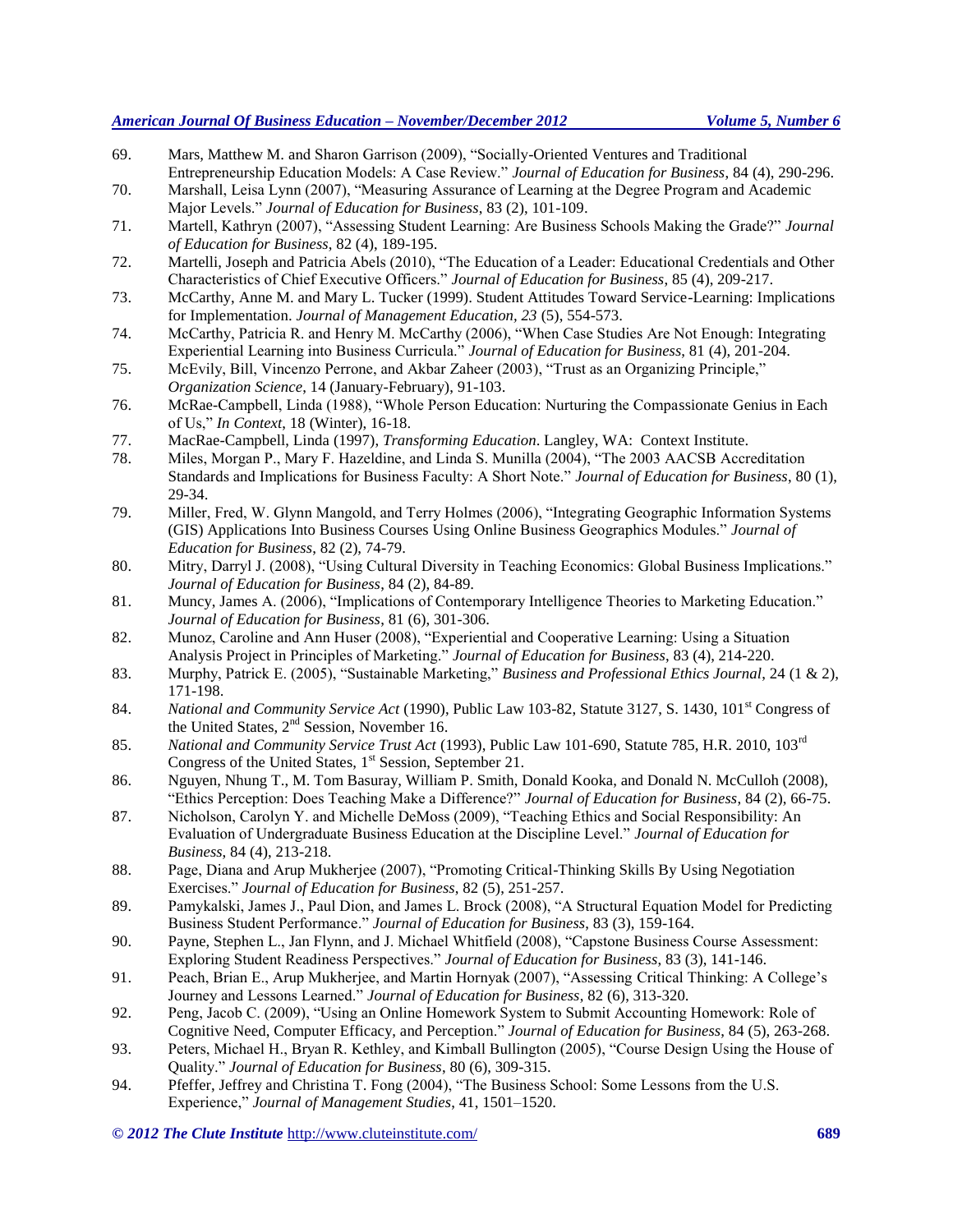- 95. Phillips, Susan (2004), *Ethics Education in Business Schools,* Report of the Ethics Education Task Force to AACSB International's Board of Directors, Tampa, FL, 1-23.
- 96. Plice, Robert K. and Bruce A. Reinig (2009), "Leveraging Alumni and Business Community Relations to Assess the Information Systems Curriculum." *Journal of Education for Business*, 84 (3), 142-150.
- 97. Porter, Michael E. and Mark R. Kramer (2006), "Strategy and Society: The Link between Competitive Advantage and Corporate Social Responsibility," *Harvard Business Review*, 84 (December), 3-16.
- 98. Pringle, Charles and Mitri Michel (2007), "Assessment Practices in AACSB-Accredited Business Schools." *Journal of Education for Business*, 82 (4), 202-211.
- 99. Pritchard, Robert E., Michael S. Saccucci, and Gregory C. Potter (2010), Evaluating a Program Designed to Demonstrate Continuous Improvement in Teaching at an AACSB-Accredited College of Business at a Regional University: A Case Study." *Journal of Education for Business*, 85 (5), 280-283.
- 100. Quible, Zane K. (2005), "Blogs and Written Business Communication Courses: A Perfect Union." *Journal of Education for Business*, 80 (6), 327-332.
- 101. Rendtorff, Jacob D. (2009), *Responsibility, Ethics and Legitimacy of Corporations*, Copenhagen, Denmark: Copenhagen Business School Press.
- 102. Robinson, Chin C. and Hallet Hullinger (2008), "New Benchmarks in Higher Education: Student Engagement in Online Learning." *Journal of Education for Business*, 84 (2), 101-109.
- 103. Rogers, Carl R. and H. Jerome Freiberg (1993), *Freedom to Learn*, *3rd edition,* New York: Merrill.
- 104. Rothman, Miriam (2007), "Lessons Learned: Advice to Employers From Interns." *Journal of Education for Business*, 82 (3), 140-144.
- 105. Ryan, Richard M. and Edward L. Deci (2000), "Intrinsic and Extrinsic Motivations: Classic Definitions and New Directions," *Contemporary Educational Psychology*, 25, 54-67.
- 106. Sautter, Pookie (2007), "Designing Discussion Activities to Achieve Desired Learning Outcomes: Choices Using Mode of Delivery and Structure," *Journal of Marketing Education*, 29 (2), 122-131.
- 107. Sautter, Pookie, Eric R. Pratt, and Kevin J. Shanahan (2000), "The Marketing WebQuest: An Internet Based Experiential Learning Tool." *Marketing Education Review,* 10 (Spring), 47-55.
- 108. Schlee, Regina P., Marry T. Curren, and Katrin R. Harich (2009), "Building a Marketing Curriculum to Support Courses in Social Entrepreneurship and Social Venture Competitions." *Journal of Marketing Education*, 31 (1), 5-15.
- 109. Schloemer, Paul and Kathleen Brenan (2006), "From Students to Learners: Developing Self-Regulated Learning." *Journal of Education for Business*, 82 (2), 81-87.
- 110. Schneider, Kenneth C. (1983), "Teaching Ethics in Marketing Research: An Experiential Approach," *Journal of Marketing Education*, 5 (12), 27-34.
- 111. Sciglimpaglia, Donald and Howard R. Toole (2009), "Use of Student Field-Based Consulting in Business Education: A Comparison of American and Australian Business Schools." *Journal of Education for Business*, 85 (2), 68-77.
- 112. Shinnar, Rachel, Mark Pruett, and Bryan Toney (2009), "Entrepreneurship Education: Attitudes Across Campus." *Journal of Education for Business*, 84 (3), 151-159.
- 113. Smith, David E. and Darryl J. Mitry (2008), "Investigation of Higher Education: The Real Costs and Quality of Online Programs." *Journal of Education for Business*, 83 (3), 147-152.
- 114. Smolira, Joseph C. (2008), "Student Perceptions of Online Homework in Introductory Finance Courses.' *Journal of Education for Business*, 84 (2), 90-95.
- 115. Stivers, Bonnie and Jeffrey Phillips (2009), "Assessment of Student Learning: A Fast-Track Experience." *Journal of Education for Business*, 84 (5), 258-262.
- 116. Sulaiman, Ainin and Suhana Mohezar (2006), "Student Success Factors: Identifying Key Predictors." *Journal of Education for Business*, 81 (6), 328-333.
- 117. Taylor, Edward W. (2007), "An Update of Transformative Learning Theory: A Critical Review of the Empirical Research (1999-2005)," *International Journal of Lifelong Education*, 26 (March-April), 173- 191.
- 118. Theroux, James M. (2009), "Real-Time Case Method: Analysis of a Second Implementation." *Journal of Education for Business*, 84 (6), 367-373
- 119. Tschannen-Moran, Megan (2004), *Trust Matters: Leadership for Successful Schools,* San Francisco: Jossey-Bass.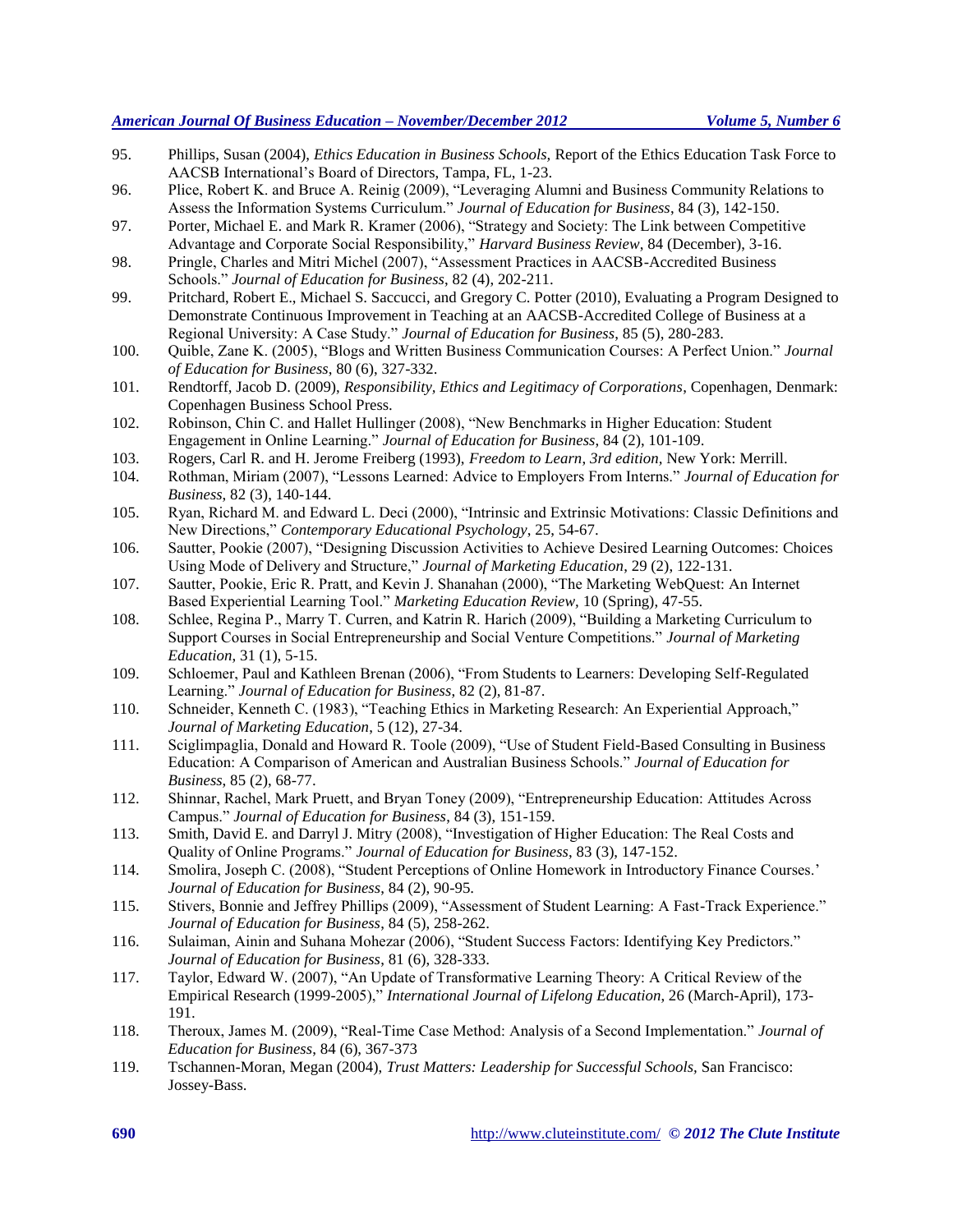- 120. Volkema, Roger and Cheryl Rivers (2008), "Negotiating on the Internet: Insights From a Cross-Cultural Exercise." *Journal of Education for Business*, 83 (3), 165-172.
- 121. Weible, Rick (2009), "Are Universities Reaping the Available Benefits Internship Programs Offer?" *Journal of Education for Business*, 85 (2), 59-63.
- 122. Weinstein, Art and Hilton Barrett (2007), "Value Creation in the Business Curriculum: A Tale of Two Courses." *Journal of Education for Business*, 82 (6), 339-336.
- 123. Weldy, Teresa G. and David L. Turnipseed (2010), "Assessing and Improving Learning in Business Schools: Direct and Indirect Measures of Learning." *Journal of Education for Business*, 85 (5), 268-273.
- 124. White, Charles S. (2007), "Levels of Understanding A Guide to the Teaching and Assessment of Knowledge." *Journal of Education for Business*, 82 (3), 159-163.
- 125. Wilson, Barbara A. (2008), "Predicting Intended Unethical Behavior of Business Students." *Journal of Education for Business*, 83 (4), 187-195.
- 126. Wingfield, Sue S. and Gregory S. Black (2005), "Active Versus Passive Course Designs: The Impact on Student Outcomes." *Journal of Education for Business*, 81 (2), 119-123.
- 127. Winter, Janet K., Karen K. Waner, and Joan C. Neal-Mansfield (2008), "Team Climate and Productivity for Similar Majors Versus Mixed Majors." *Journal of Education for Business*, 83 (5), 265-269.
- 128. Wong, David (2007), "Beyond Control and Rationality: Dewey, Aesthetics, Motivation, and Educative Experiences, *Teachers College Record*, 109 (1), 192-220.
- 129. Xu, Yang and Yi Tang (2010), "Student Learning in Business Simulation: An Empirical Investigation." *Journal of Education for Business*, 85 (4), 223-228.
- 130. Young, Mark R. (2005), "The Motivational Effects of the Classroom Environment in Facilitating Self-Regulated Learning," *Journal of Marketing Education,* 27 (1), 25-40.